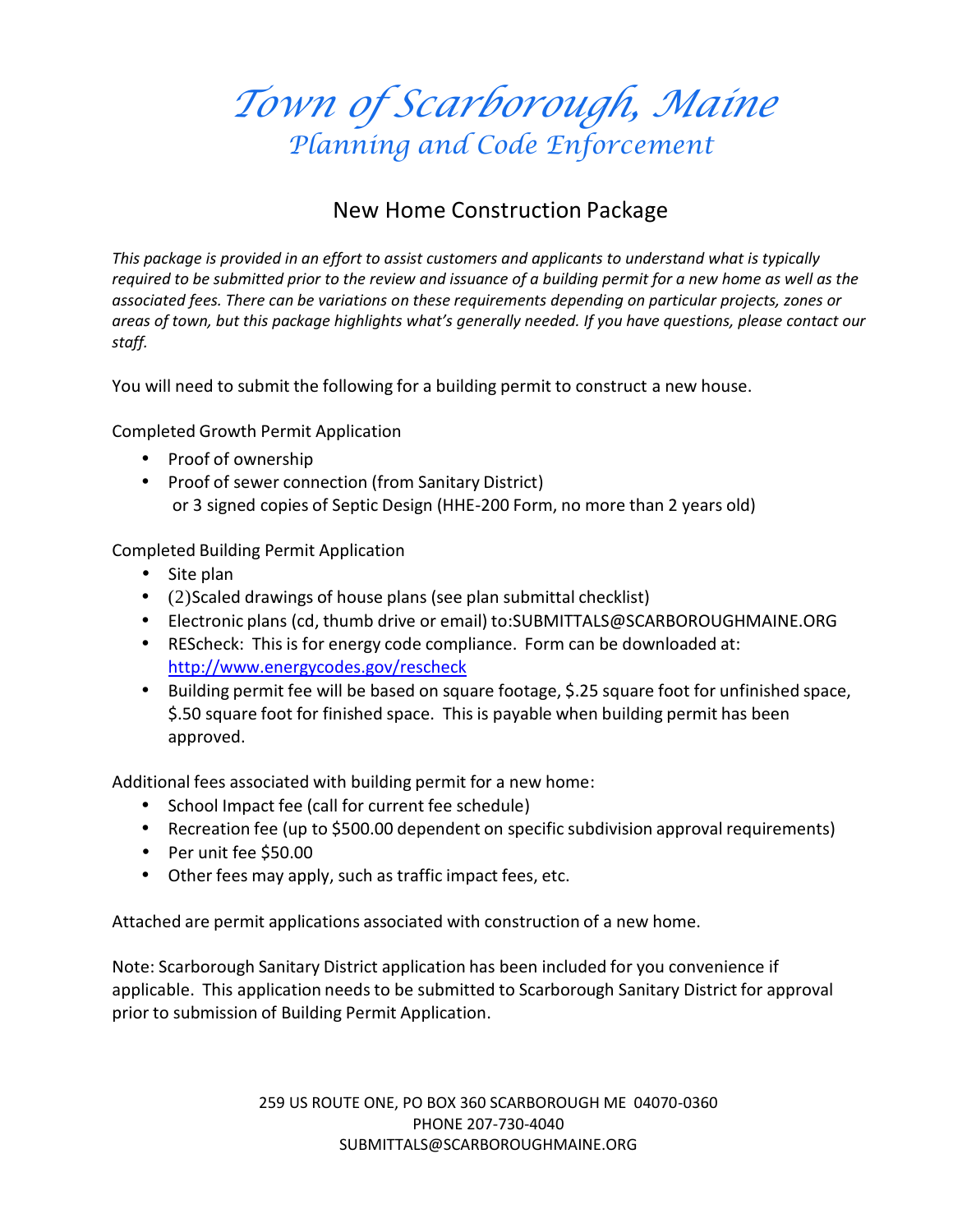| <b>OFFICE USE ONLY</b> |       |  |  |  |  |
|------------------------|-------|--|--|--|--|
| Date:                  | Time: |  |  |  |  |
| Received by:           |       |  |  |  |  |
| Application #          |       |  |  |  |  |

# *Town of Scarborough, Maine*

## **Growth Permit Application**

For an application to be complete, the following must be attached:

- **a. Building permit application**
- **b. A copy of owner's deed; and**

|  | c. Evidence of wastewater capacity [HHE-200 form $<$ 2 years old or proof of sewer connection] |  |  |  |  |
|--|------------------------------------------------------------------------------------------------|--|--|--|--|
|--|------------------------------------------------------------------------------------------------|--|--|--|--|

|    |                                                                                                        |             | <u> 1989 - John Stein, Amerikaansk politiker († 1908)</u> |  |  |  |
|----|--------------------------------------------------------------------------------------------------------|-------------|-----------------------------------------------------------|--|--|--|
|    | Owner address:                                                                                         |             |                                                           |  |  |  |
|    | City:<br><u> 1980 - Jan Barnett, fransk politik (d. 1980)</u>                                          | State:      | Zip:                                                      |  |  |  |
|    | Lot Address:<br><u> 1980 - Johann Barn, mars ann an Catharin ann an t-</u>                             |             |                                                           |  |  |  |
|    | Subdivision Name:                                                                                      | Tax Map: [  | Lot Number:                                               |  |  |  |
|    | <b>Dwelling Type:</b>                                                                                  |             |                                                           |  |  |  |
|    | Single Family<br>2 Family                                                                              |             |                                                           |  |  |  |
|    | Multi Family<br>HUnits                                                                                 |             |                                                           |  |  |  |
|    | #Studios<br>#1 Bedrooms                                                                                | #2 Bedrooms | #3 Bedrooms                                               |  |  |  |
| 5. | Applicant certification, signature and date:                                                           |             |                                                           |  |  |  |
|    | Signature:                                                                                             |             | Date:                                                     |  |  |  |
|    | <b>Print Name:</b><br>Contact Number:<br><u> 1989 - Johann John Stone, skrivatski politik († 1938)</u> |             |                                                           |  |  |  |
|    | Email Address:                                                                                         |             |                                                           |  |  |  |
|    |                                                                                                        |             |                                                           |  |  |  |
|    |                                                                                                        |             |                                                           |  |  |  |
|    |                                                                                                        |             |                                                           |  |  |  |
|    | <b>Code Enforcement Officer Section:</b><br>Date approved as complete by Code Enforcement Officer      |             |                                                           |  |  |  |
|    |                                                                                                        |             |                                                           |  |  |  |
|    |                                                                                                        |             |                                                           |  |  |  |
|    | Date of issuance of growth permit (Ordinance Section 7.E.1):                                           |             |                                                           |  |  |  |
|    | Growth Permit No.                                                                                      |             | Building Permit No.                                       |  |  |  |
|    | Time<br>Date                                                                                           |             |                                                           |  |  |  |

SUBMITTALS@SCARBOROUGHMAINE.ORG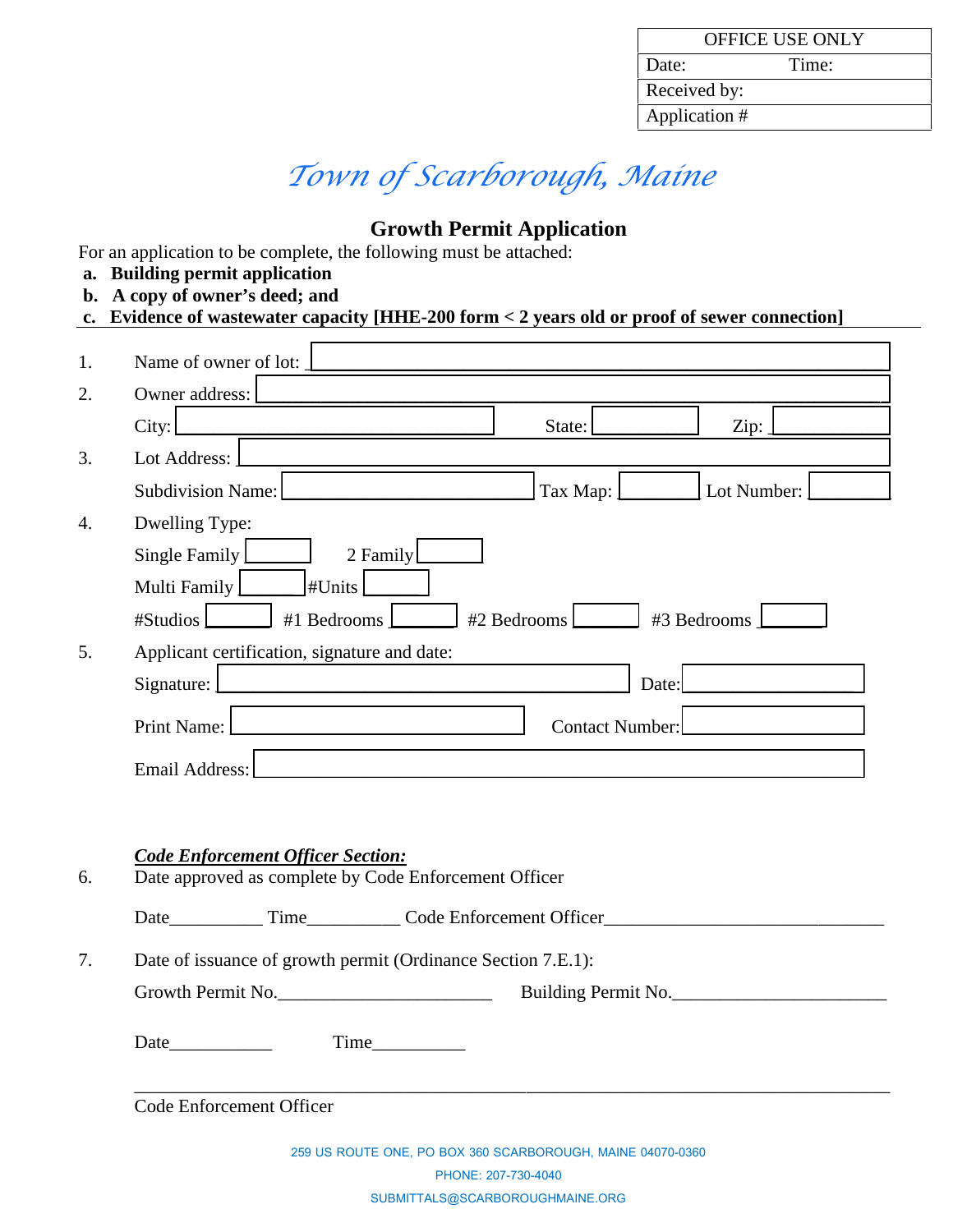# *Town of Scarborough, Maine*

|                                                                     | <b>NEW HOME BUILDING PERMIT</b>                                                                                                                                                                                                                                                                                                                                 |
|---------------------------------------------------------------------|-----------------------------------------------------------------------------------------------------------------------------------------------------------------------------------------------------------------------------------------------------------------------------------------------------------------------------------------------------------------|
| Property address:                                                   |                                                                                                                                                                                                                                                                                                                                                                 |
| Property owner:                                                     | Contractor:                                                                                                                                                                                                                                                                                                                                                     |
| Mailing address:                                                    | Address:                                                                                                                                                                                                                                                                                                                                                        |
| (if different)<br>Town/City:                                        | Town/City:                                                                                                                                                                                                                                                                                                                                                      |
| State/Zip Code:                                                     | State/Zip Code:                                                                                                                                                                                                                                                                                                                                                 |
| Cell Phone:<br>Phone:                                               | Cell Phone:<br>Phone:                                                                                                                                                                                                                                                                                                                                           |
| Email address:                                                      | Email address:                                                                                                                                                                                                                                                                                                                                                  |
|                                                                     |                                                                                                                                                                                                                                                                                                                                                                 |
|                                                                     | <b>Estimated Cost of Construction: \$</b>                                                                                                                                                                                                                                                                                                                       |
| New Duplex<br>New Single Family Residence                           | attached<br>Garage:<br>unattached                                                                                                                                                                                                                                                                                                                               |
| Sewer<br>Septic                                                     | N <sub>o</sub><br>Yes<br>Finished space above garage:                                                                                                                                                                                                                                                                                                           |
| finished<br>unfinished<br>Basement:                                 | # Stories<br># Bedrooms<br># Baths                                                                                                                                                                                                                                                                                                                              |
| Zoning Board Approval Required?<br>N <sub>o</sub>                   | Yes (if yes, approval document must be provided with application)                                                                                                                                                                                                                                                                                               |
| Shoreland Zone<br>*Floodplain                                       | Road type: ]<br>Public<br>Private<br>Subdivision                                                                                                                                                                                                                                                                                                                |
| *(If yes, Floodplain permit required)                               | <b>ATTENTION</b>                                                                                                                                                                                                                                                                                                                                                |
|                                                                     | Periodic Inspections are required. See the Inspection Schedule Form. Failure to schedule inspections and/or receive<br>final approval by the Inspector will constitute Occupancy without a Certificate. Fines will be imposed at a rate not<br>less than One Hundred Dollars (\$100.00) per day, nor more than Twenty-Five Hundred Dollars (\$2500.00) per day. |
| хl                                                                  | $\Box$ DATE:                                                                                                                                                                                                                                                                                                                                                    |
|                                                                     |                                                                                                                                                                                                                                                                                                                                                                 |
| Applicant:<br>Print Name:                                           | Owner<br>Contractor                                                                                                                                                                                                                                                                                                                                             |
|                                                                     | NOTE: THIS PERMIT IS NOT CONSIDERED ISSUED UNTIL IT IS PAID FOR AND RECEIVED BY<br><b>OWNER OR CONTRACTOR</b>                                                                                                                                                                                                                                                   |
| <b>Permit Conditions:</b>                                           | <b>ADMINSTRATIVE SECTION CODE USE ONLY</b>                                                                                                                                                                                                                                                                                                                      |
| IRC 2015 IECC 2015 IEBC 2015                                        | Date:                                                                                                                                                                                                                                                                                                                                                           |
|                                                                     |                                                                                                                                                                                                                                                                                                                                                                 |
| Map/Lot: __________________ Zone: __________ Overlay Zone: ________ | Permit Fee: \$                                                                                                                                                                                                                                                                                                                                                  |
| Square Footage: Finished: _______________                           | School Impact Fee: \$                                                                                                                                                                                                                                                                                                                                           |

SUBMITTALS@SCARBOROUGHMAINE.ORG

PHONE: 207-730-4040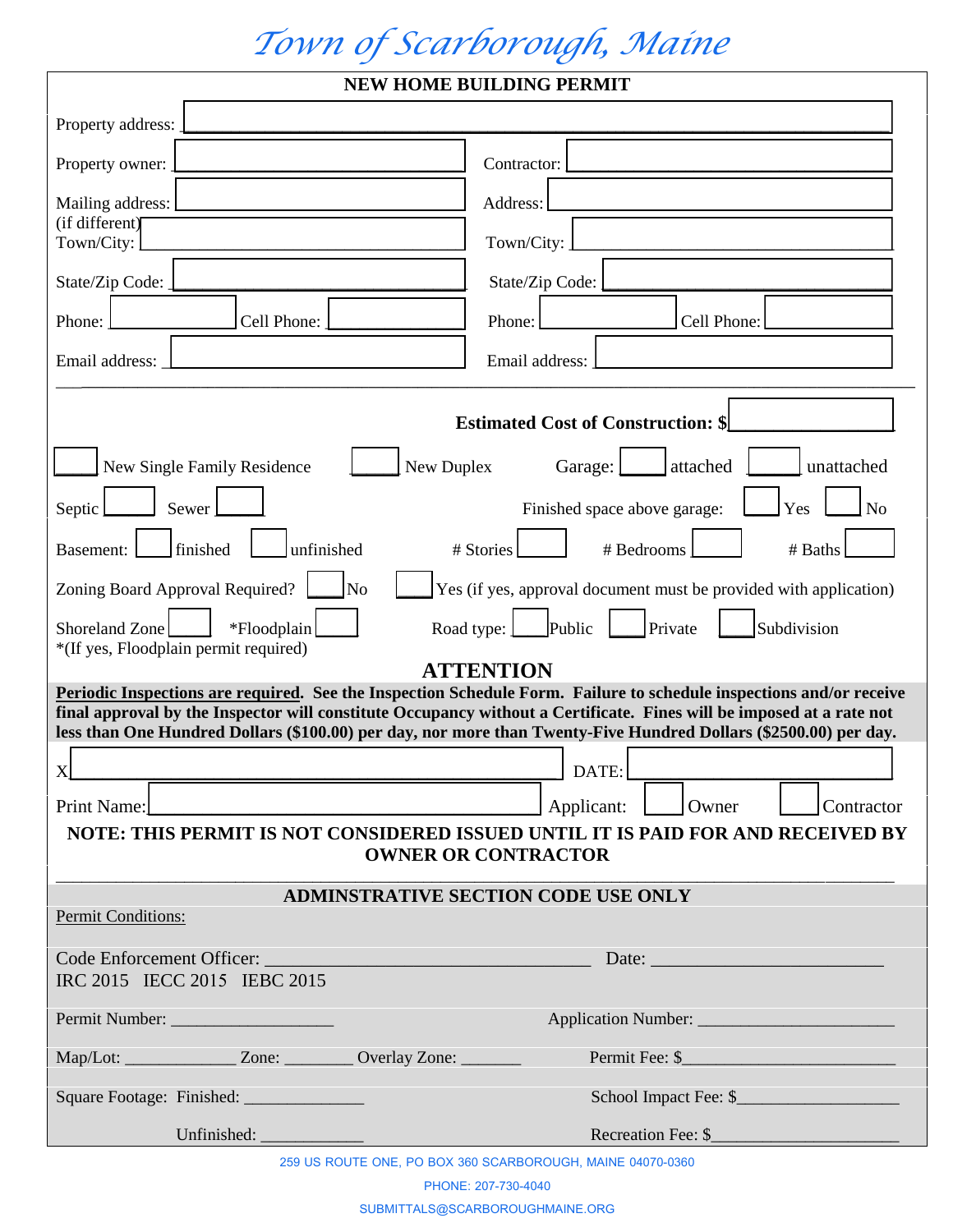### **PLAN SUBMITTAL CHECKLIST**

- **Complete plan sets drawn on the following paper size are required**<br>
o **Residential** Two sets drawn to the scale required below and one set of electronic plans **PLAN SUBMITTAL CHECKLIST**<br> **o** *Residential* − Two sets drawn to the scale required below and one set of electronic plans<br> **o** *Commercial* − Two sets drawn to the scale required below and one set of electronic plans
	-
	- o **Acceptable forms for Electronic plan submittal: CD, flash drive or email to: SUBMITTALS@SCARBOROUGHMAINE.ORG**

#### **Complete plan sets will contain the following information. Incomplete sets will not be accepted**

- o Site plan drawn to 1:20 scale or larger and containing the following
	- North arrow
	- Distance of all building setbacks measured perpendicular to property lines
	- Distance between buildings
	- Exact position of all new construction and existing structures (including accessory structures).
	- Location of septic tank, leach field and well if applicable, with measured distances
	- Any wetlands or water bodies and setback distances from shoreline if applicable
	- Utility Connections
	- Driveway location
	- Street names
	- Easements, rights of ways, water courses and areas restricted by covenant
	- Area of lot; area to be cleared for construction if applicable
	- Erosion and sediment control measures per "Typical BMP's for House lots" handout
- o Foundation, Floor and Roof plans drawn to 3/16 scale or larger and containing the following
	- Overall building dimensions
		- Room use (name) and size
		- Windows and doors including swings and sizes
		- Stairs showing direction of travel and dimensions
		- Plumbing fixtures, appliances and fireplace $(s)$
		- Direction and sizes of floor, ceiling, roof, beams and header structural members
		- A Maine licensed engineer approval is required for all structural steel, LVL's, trusses, manufactured framing material etc…used in the Commercial building construction
		- Radon vent location; a 3" minimum gas tight pipe originating below the basement slab and extending a minimum of 12" through the roof
- o Building Cross Section drawn to ¼ scale or larger containing the following
	- Section through building showing foundation, floors, ceilings, wall and roof assemblies
	- Show and label all construction materials
	- Indicate floor to ceiling heights of rooms including basement and attic
	- Section through stairs showing headroom, treads and risers including dimensions
- o Building elevation plan drawn to 3/16 scale or larger and containing the following
	- Show each side of building
	- Exterior finish
	- Dimension to the maximum height of the building from the average finished grade within 20' of the building
- o Energy Efficiency (New buildings and Additions only)
	- Demonstrate compliance with IECC 2015
	- REScheck (Residential) https://www.energycodes.gov/rescheck/
	- COMcheck (Commercial) https://www.energycodes.gov/comcheck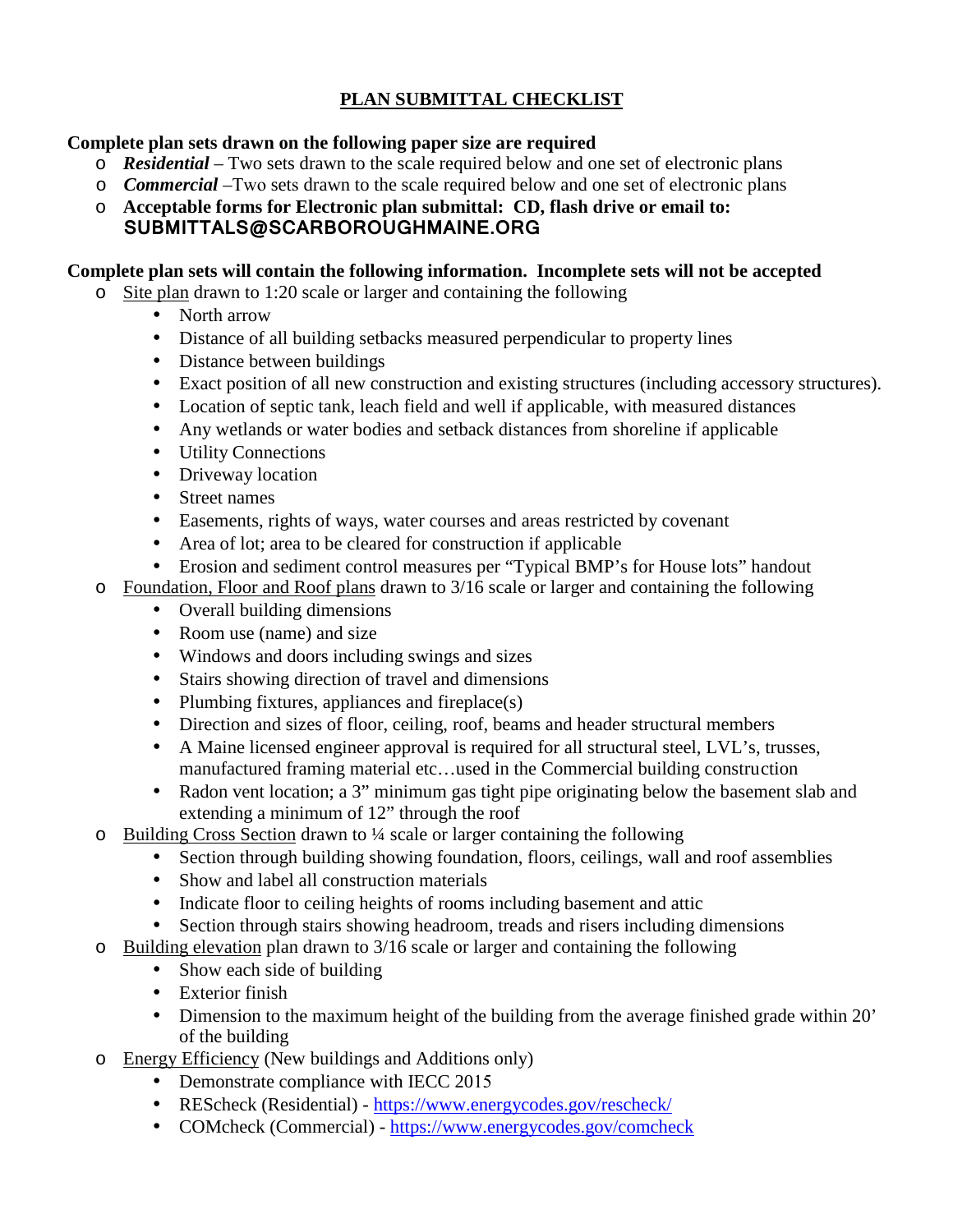#### **BUILDING PERMIT APPLICATION CHECKLIST**

#### **New Buildings, Additions and Decks:**

- o Required information on Plan Submittal Checklist
- o Completed building permit application
- o **Fee is determined by the building inspector and is due when permit is issued**

#### **New Homes:**

o See New Home Construction Package

#### **Renovations:**

- o Floor plans showing existing structures and proposed changes
- o Framing cross sections (including sizes of structural members)
	- Structural steel, ridges, beams involving LVL's, or Paralam's, (stamped by engineer)
- o Completed building permit application
- o **Fee is determined by the building inspector and is due when permit is issued**

#### **Commercial Projects:**

- o Proof of Fire Department Approval
- o Completed building permit application
- o Required information on Plan Submittal Checklist
- o **Fee is determined by the building inspector and is due when permit is issued**

**Note:** Water: For all projects served with public water from Portland Water District (PWD), an Ability to Serve or Change of Use determination letter is required for all projects which increase the amount of water fixtures within the facility. This requirement applies to new homes, renovations and addition. Coordinate with PWD MEANS Department by phone at 207-774-5961 x3199, or by email at MEANS@pwd.org. the state of Maine has adopted the following codes and standards and has m<br>these codes as well as all existing fire and life safety codes as of July 1, 2020:<br>and these codes as well as all existing fire and life safety cod

**Note:** The State of Maine has adopted the following codes and standards and has mandated that Scarborough enforce

 International Building Code International Residential Code International Energy Conservation Code International Existing Building Code 2008 ASTM E 1465, Radon Code 2015 International Building Code<br>
2015 International Residential Code<br>
2015 International Energy Conservation Code<br>
2015 International Existing Building Code<br>
2015 Uniform Plumbing Code<br>
2015 Uniform Plumbing Code<br>
2020 Na

2016 ASHRAE 62.1, Commercial Ventilation Std. standards and has mandated that Scarborough enforce<br>July 1, 2020:<br>2016 ASHRAE 62.1, Commercial Ventilation Std.<br>2016 ASHRAE 62.2, Residential Ventilation Std.<br>2016 ASHRAE 90.1, Commercial Energy Standard 2016 ASHRAE 90.1, Commercial Energy Standard

https://codes.iccsafe.org/public/document/toc/553/ for the 2015 International Residential Code

https://codes.iccsafe.org/public/document/toc/542/ for the 2015 International Building Code

https://codes.iccsafe.org/public/document/toc/544/ for the 2015 International Existing Building Code

https://codes.iccsafe.org/content/IEBC2015 for the 2015 International Energy Code

**Note:** For all projects in the shoreland zone involving filling, grading or other soil disturbance, you must provide a soil erosion control plan describing the measures to be taken to stabilize areas before, during, and after construction.

Additional permits may be required if your project is in:

- a Special Flood Hazard Area as depicted on the Town of Scarborough's Flood Insurance Rate Maps found at https://sites.google.com/a/scarboroughmaine.org/town/departments/public-works/webgis
- a frontal or back dune area as shown on the Scarborough Coastal Sand Dune Geology Maps found online at http://www.maine.gov/dacf/mgs/pubs/online/dunes/dunes.htm
- an area that includes wetlands or wildlife habitat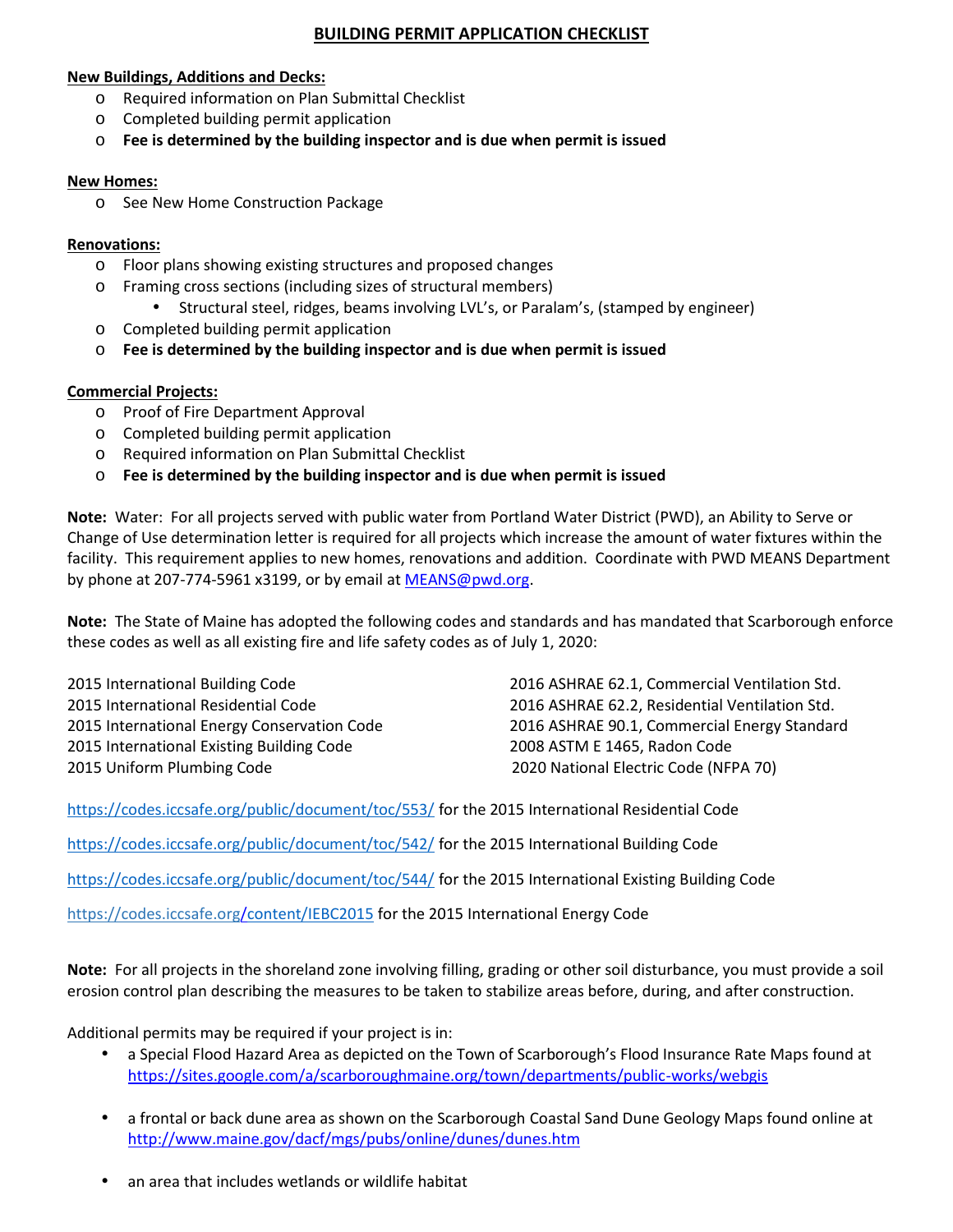#### **Scarborough Building Inspection Schedule & Permit Requirements**

#### **PLEASE NOTE:**

- **1. A permit is not considered issued until it is paid for and received by owner or contractor. A permit expires if work is not started within 6 months of issue, and if work is not completed within 12 months. A 6 month extension may be granted by written request.**
- **2. Failure to schedule inspections and/or receive final approval by the Inspector will constitute a violation of Occupancy without a Certificate. Fines may be imposed at a rate of not less than One Hundred Dollars (\$100.00) per day, nor more than Twenty-Five Hundred Dollars (\$2500.00) per day.**
- **3. Additional permits may be required:**
- Electrical fee based on square footage, plus \$30.00 Administration Fee (\$60.00 minimum)
- Plumbing **-** fee is \$10.00 per fixture, plus \$20 Administration Fee (\$60.00 minimum)
- Heating \$35.00 fee per unit
- Electricians and plumbers must show current license and have the map/lot and property address.
- Sign \$35.00 per sign.
- **4. Allow 2 business days (48 hours) advance notice.** Call 207-730-4040 to schedule inspection. Have map/lot and address ready.

#### **REQUIRED INSPECTIONS**

- o **Footing Inspection**: Performed after forms are in, before footings are poured; setbacks to property lines must be verifiable.
- o **Foundation Inspection**: Performed after forms are in; bond outs and rebar installed.
- o **Backfill Inspection**: Performed after forms are removed, damp proofing applied, perimeter drains, stone and filter fabric in place & before placement of backfill.
- o **On-site Subsurface Wastewater Disposal System**: Minimum of 2 inspections first at scarification of bed bottom; second when disposal bed, tank and distribution box, or pump station is installed but not buried.
- o **Internal Plumbing Inspections**: sub-slab piping installations prior to concrete pour; above grade rough-in; required test (air or water) must be on.
- o **Complete Rough-In Inspection**: Includes the combined individual inspections for framing, plumbing and electrical rough-in prior to insulating and close-in.
- o **Framing Inspection**: Performed after any electrical and plumbing is roughed in, and after all framing, fire-stopping, draft stopping and bracing are in place.
- o **Electrical Inspection**: Performed prior to insulation and/or close-in.
- o **Electrical Temporary Service** (one ground rod minimum)
- o **Electrical Permanent Service** (two ground rods in place and panel is bonded)
- o **Insulation Inspection** (prior to covering/close-in): Insulation and air barrier; U-Value of windows; air sealing of all infiltration sources/penetrations in thermal envelope;
- o **Fire Separation** in garage (required only if materials can not be verified at final)
- o **Final Inspection**: This inspection must receive final approval for the issuance of a Certificate of Occupancy (when required) before the space can be occupied or used. This is the official end of the building permit process.

Section IV.G.1(a) of the Scarborough Zoning Ordinance states*, It shall be unlawful to use or occupy or permit the use or occupancy of any land, building, structure or part thereof which is created, erected, changed, converted, altered or enlarged, or to change, alter or enlarge the use of any land, building, or structure until a certificate of occupancy is issued therefore by the Building Inspector and endorsed to the effect that the proposed use of the land, building or structure conforms with the requirements of this Ordinance.*

**Certificate of Occupancy** is required for any permit that results in the creation of new or additional living space in a dwelling or accessory building. This would include:

- New dwellings
- Dwelling additions or expansions
- Finishing of existing basements, attics, or detached accessory structures into living spaces
- New Commerical Space
- Change in owner/occupant of a commercial space

**Final Approval** (passing final inspection) is required for:

- Decks
- Pools
- Garages without living space above
- Minor alterations of existing structure
- Renovations of existing living areas such as kitchens and baths when the space is not expanded or relocated.